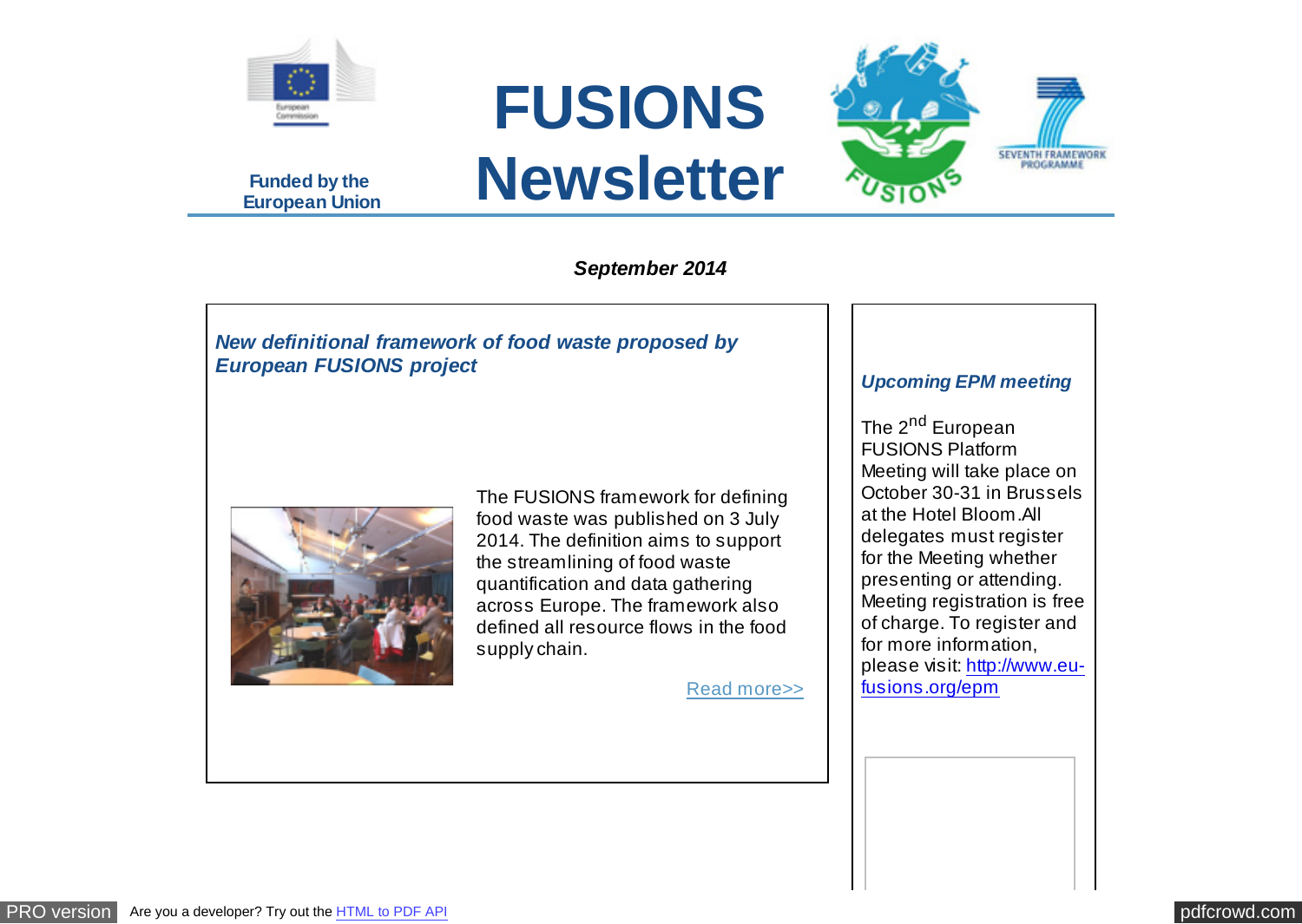### *A look back: FUSIONS progress and achievements halfway through the project*



Two years into the project, FUSIONS is at its halfway point, and considerable progress has been made in exploring avenues for reducing food waste via quantification, policy, stakeholder engagement, social innovation and awareness-raising.

[Read more>>](http://www.eu-fusions.org/news/2) 

#### *Films about FUSIONS Feasibility studies available soon*

The FUSIONS Feasibility studies are in full swing! Keep an eye out for a series of short videos about each one, coming soon on FUSIONS website.



*Follow us online! Hot news*